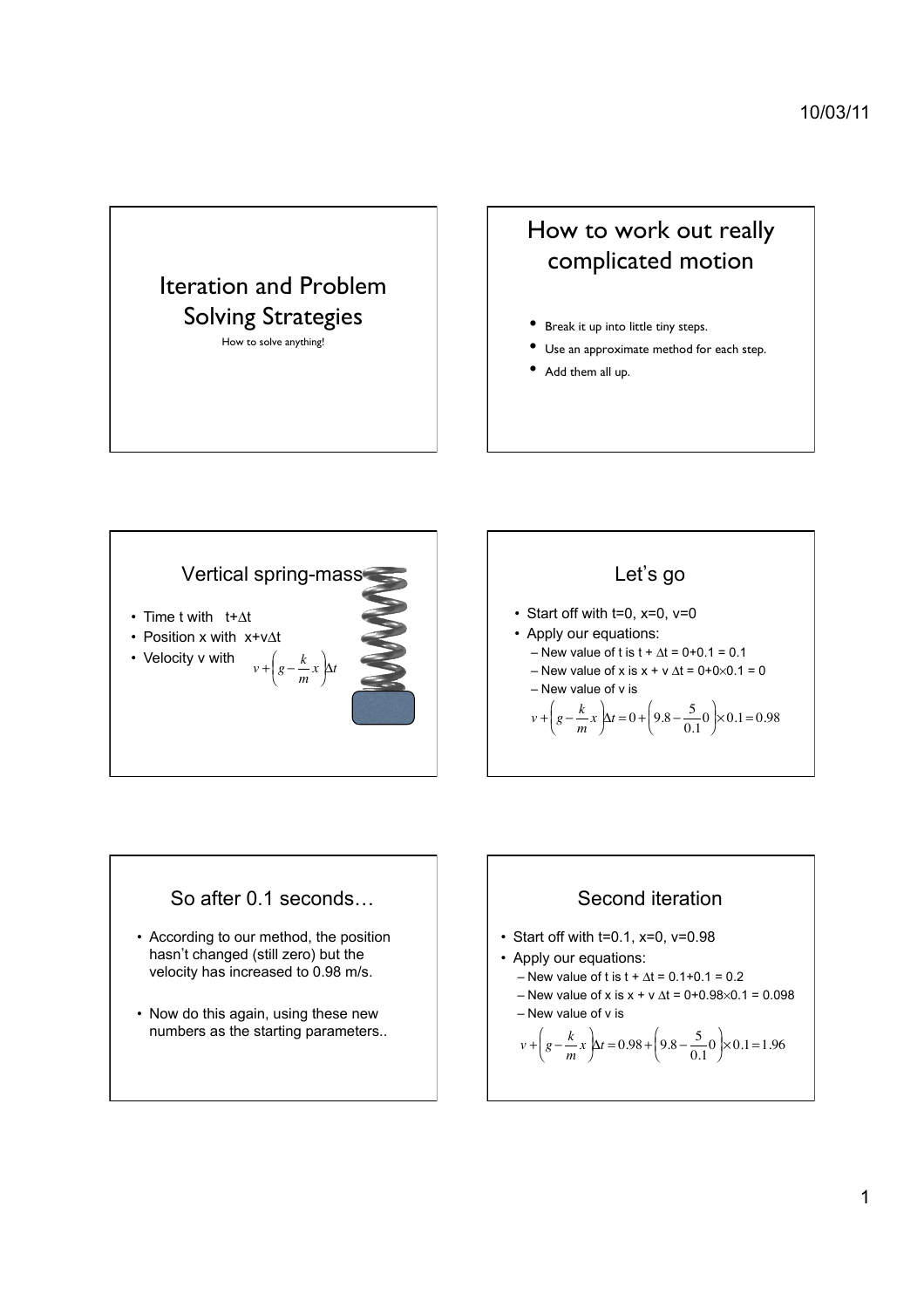

- Start off with t=0.2, x=0.098, v=1.96
- Apply our equations:
	- New value of t is  $t + \Delta t = 0.2 + 0.1 = 0.3$
	- New value of x is x + v  $\Delta t$  = 0.098+1.96 $\times$ 0.1 =
	- 0.294 is

$$
v + \left(g - \frac{k}{m}x\right) \Delta t = 1.96 + \left(9.8 - \frac{5}{0.1}0.098\right) \times 0.1 = 2.45
$$





| Results for first few iterations<br>(steps) |       |       |
|---------------------------------------------|-------|-------|
| t                                           | x     | v     |
| n                                           |       | n     |
| 0.1                                         |       | 0.98  |
| 02                                          | 0.098 | 1.96  |
| 0.3                                         | 0.294 | 2.45  |
| 04                                          | 0.539 | 1.96  |
| 0.5                                         | 0.735 | 0.245 |





- If you remember the correct solution is an oscillation.
- Our iteration has correctly produced an oscillation.
- But it has the amplitude steadily increasing - which is wrong.
- Springs don't do that!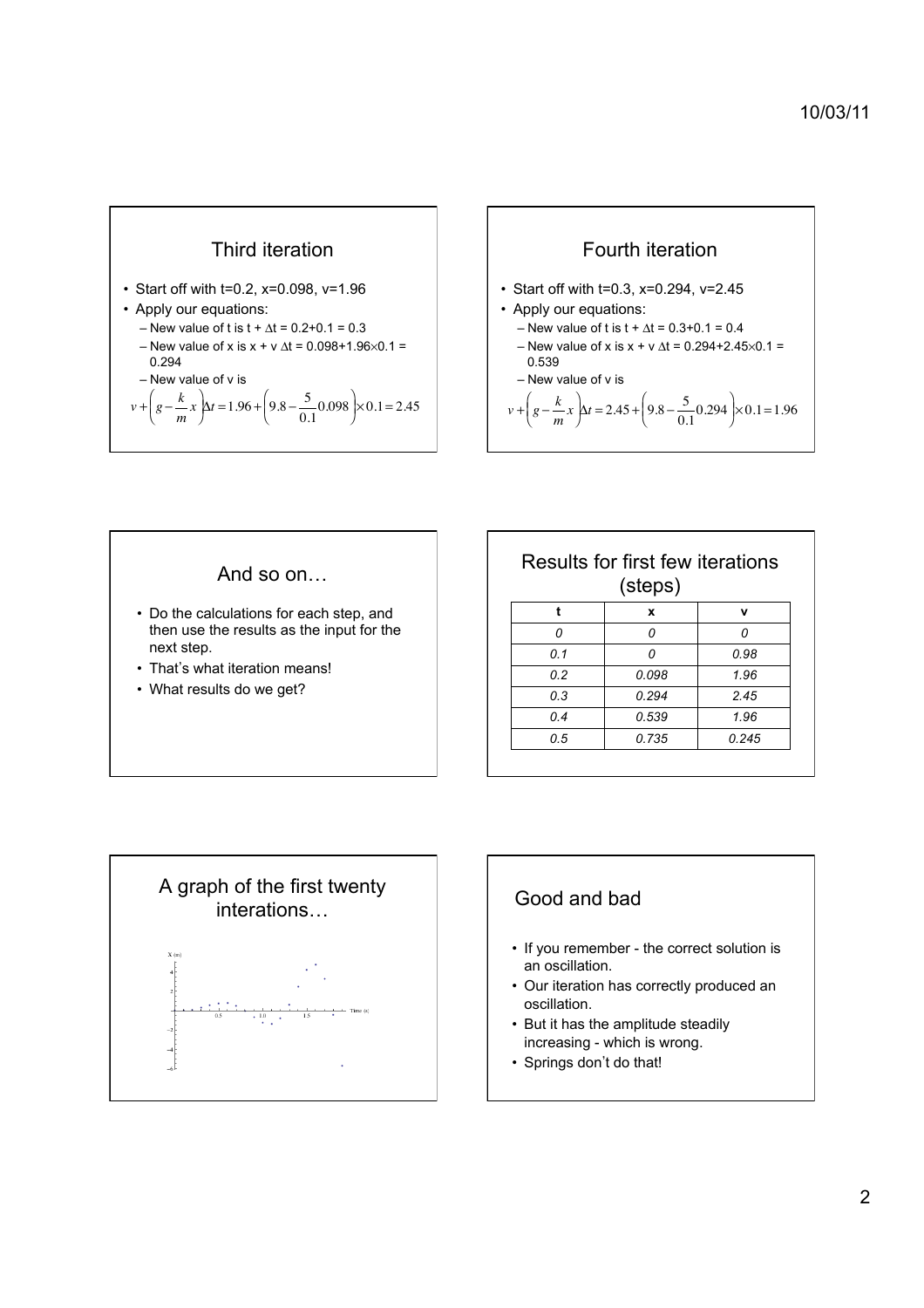## Our time step was too big.

- The approximation (that the speed and velocity are approximately constant within each time-step) wasn't good enough.
- If we make our time-step smaller… (say 0.01 sec)…
- We have to do a lot more steps...





- But I needed to do 2000 steps (iterations) to get the last plot.
- Which would have been very tedious and error-prone had I not used a computer…
- Luckily we have computers and doing those 2000 steps took less than 0.1 sec…



#### So even this crude approximation…

- It pretty good with small timesteps.
- And with the speed of modern computers, small timesteps are not much of a problem.
- Using a better (more complicated) approximation to the motion in each timestep will mean that you can get away with bigger timesteps.
- But each timestep needs more calculations to evaluate - so overall you may not be better off.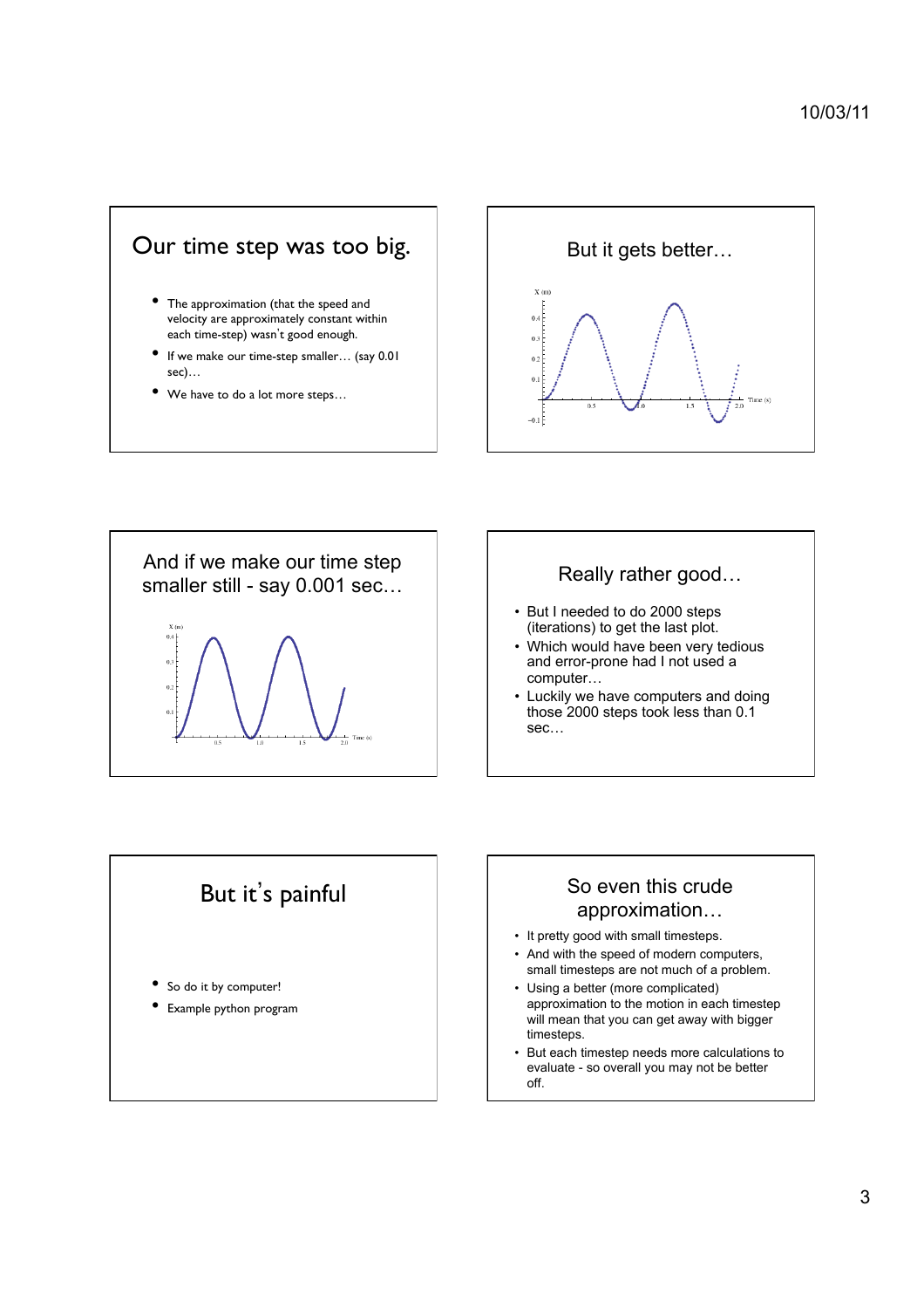



# What variables will we track?

- Time, position (x) and velocity (v) as before.
- For one-dimensional problems it will always be these.
- In 3D, you will need to track vector position and vector velocity.





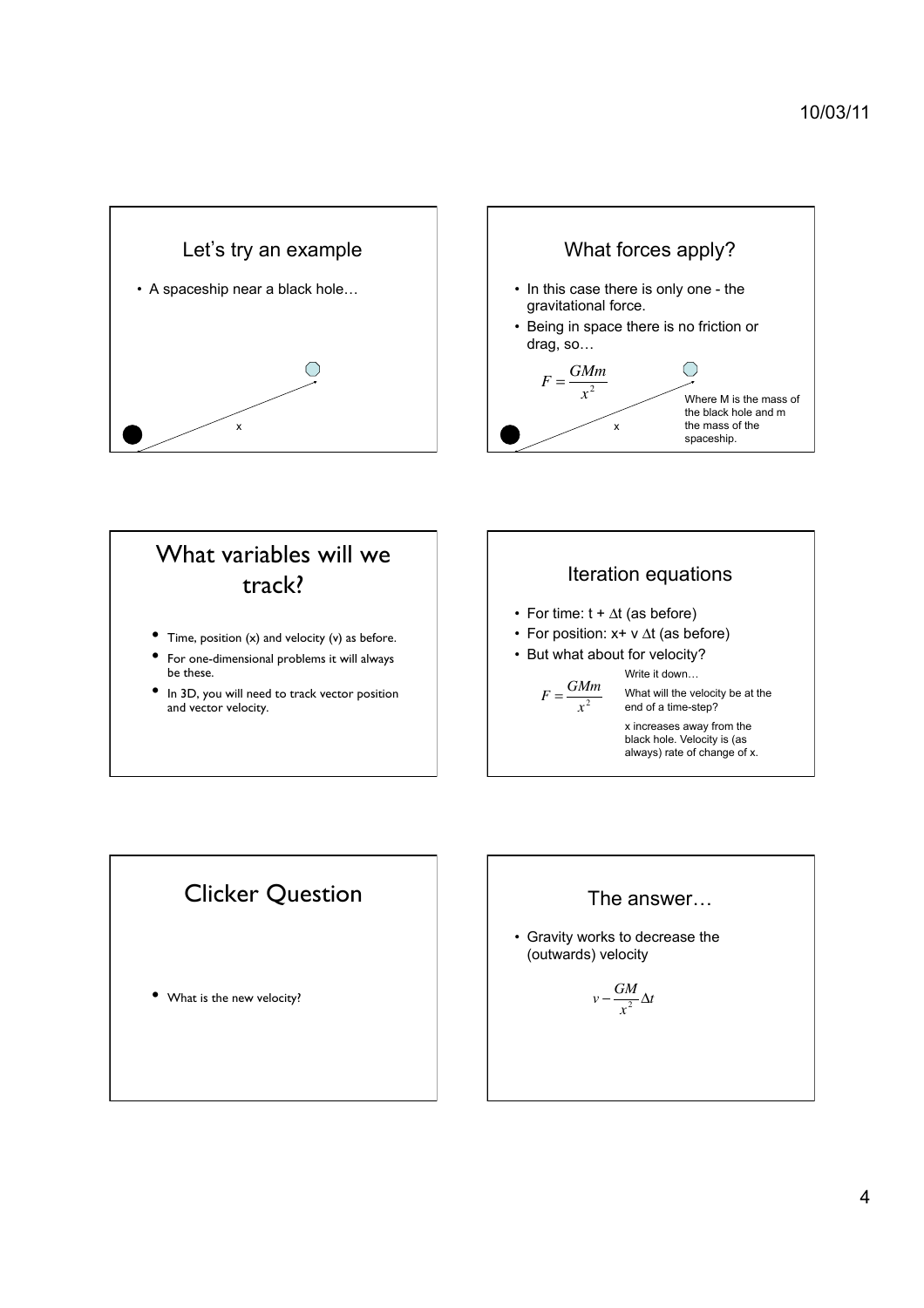#### Let's chose some values

- Mass of the black hole =  $10^{31}$  kg
- Starting distance = 1,000,000 km
- Starting speed = 2000 km/s away
- (You've been blasting away from it as hard as you could - but now your fuel has run out… Is your speed great enough to escape?)

## Python simulation

And then VPython simulation

#### **Summary**

- Divide up your problem into little tiny steps.
- Write down an approximate set of equations for each step
- Plug numbers into these formulae over and over again - taking the output from one step as the input to the next.

## Chaos

- You can get extremely complicated results from this...
- TIny changes in the starting positions can cause huge changes in the outcomes.
- This is the hallmark of "Chaos"

# Computer Lab

- You will get to practice iteration in the computer lab.
- This is one of four rotations check in which week you are doing it.
- Venue is different BOZO112

## Contact Forces

•Whenever one object touches another…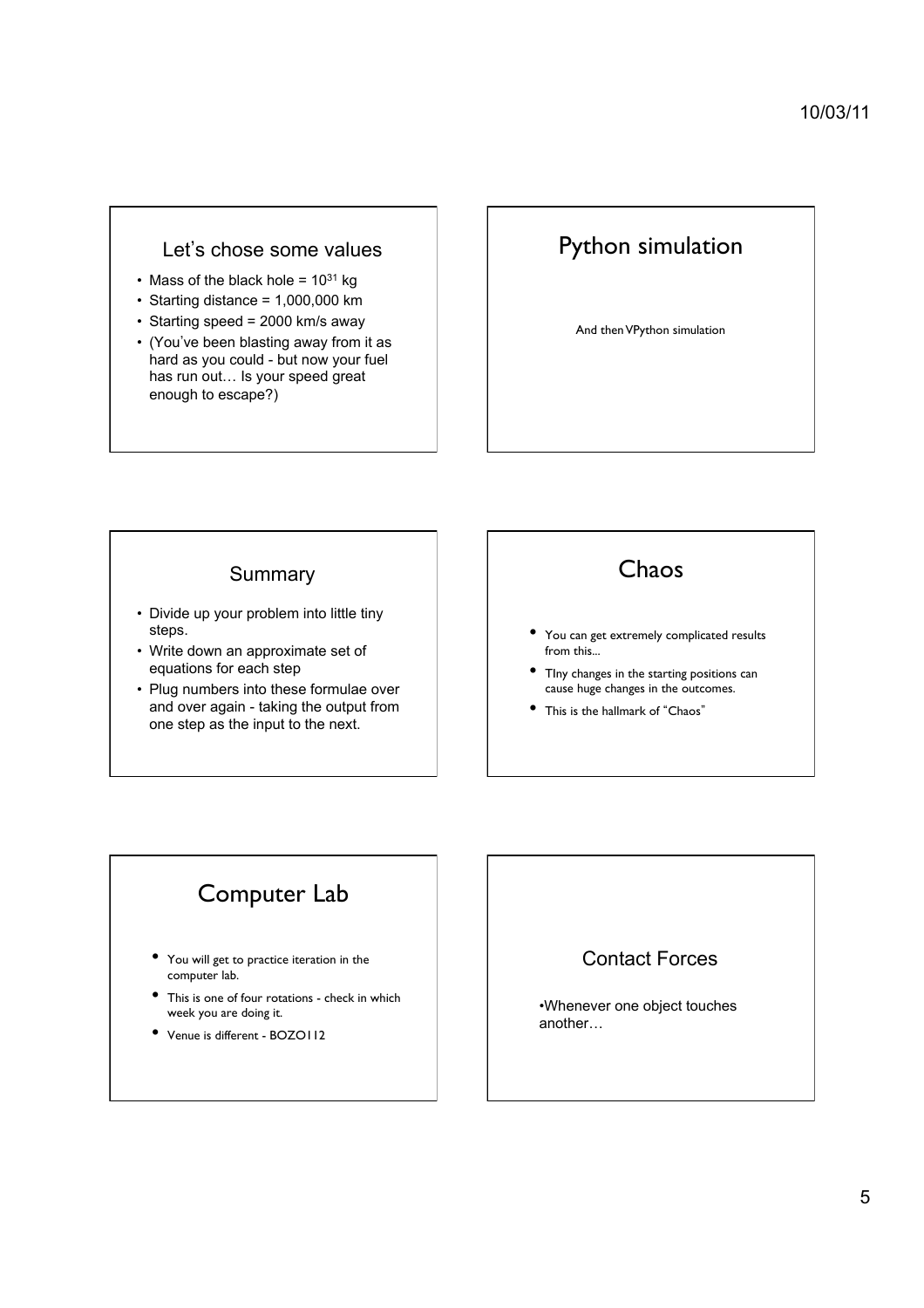# Peculiarly tricky

- Because they can point in different directions
- Because there is no simple formula to work them out

#### Is there really a force when you sit on something?

• Newton's laws say there must be…



#### But how can a chair push?

- A force is normally thought of as a "push" or "pull"
- But you don't normally think of chairs, walls, the floor pushing?



### What would happen as I sat down?

- My weight would compress the spring.
- As I put more and more weight on it, the spring would compress more.
- And the more you compress a spring, the harder it pushes back.
- Eventually I would have compressed it so much that it would push back on me as much as my weight pushes down on it.



#### This is where contact forces come from

- At an atomic level, supposedly solid things (like chairs) are made of atoms stuck together by stretchy chemical bonds.
- These chemical bonds behave much like springs.
- When you apply a force to something, they bend and push back.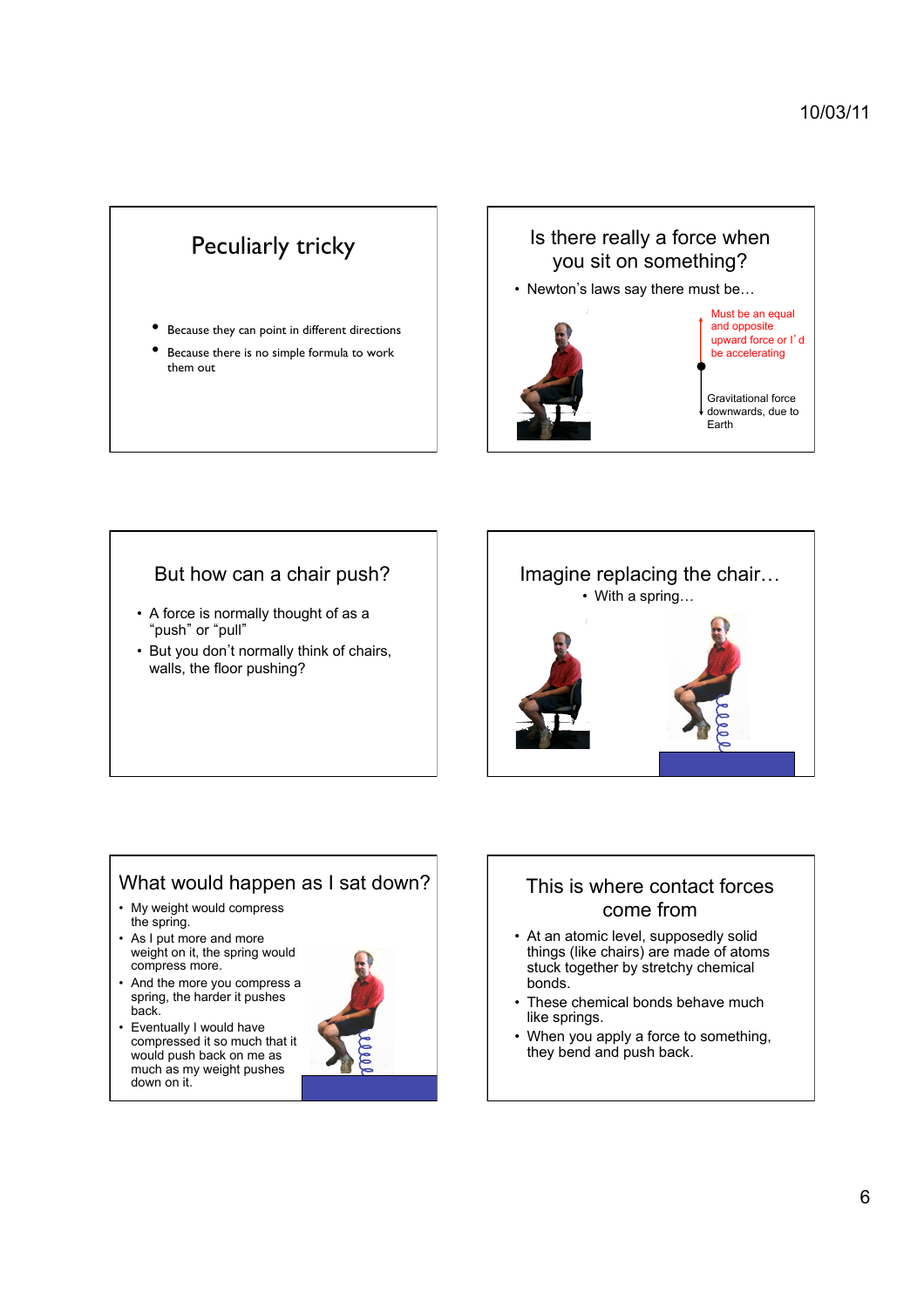

- This is the explanation of normal force.
- Whenever you apply a force to a solid surface, it will push back with just enough force to stop you from sinking into that surface.
- Unless you push hard enough to break the solid surface.

# How do you work it **OUT?** • If you knew how much you were sinking into the

- surface, and the spring constant of the surface, you could use the spring equation. But you usually don't.
- Instead, work backwards from the motion. If an object is not sinking into a surface or leaping off it, the component of the forces perpendicular (normal) to the surface must add up to zero.
- The normal force is whatever you need to make this happen!

#### Perpendicular

- It's called the "normal force" because it is perpendicular ("normal") to the surface.
- How do you work it out?
- Usually by elimination. Work out all the other forces on some object.
- Add up (vector sum) these forces.
- Work out the component perpendicular to the surface.
- The normal force will be equal and opposite.